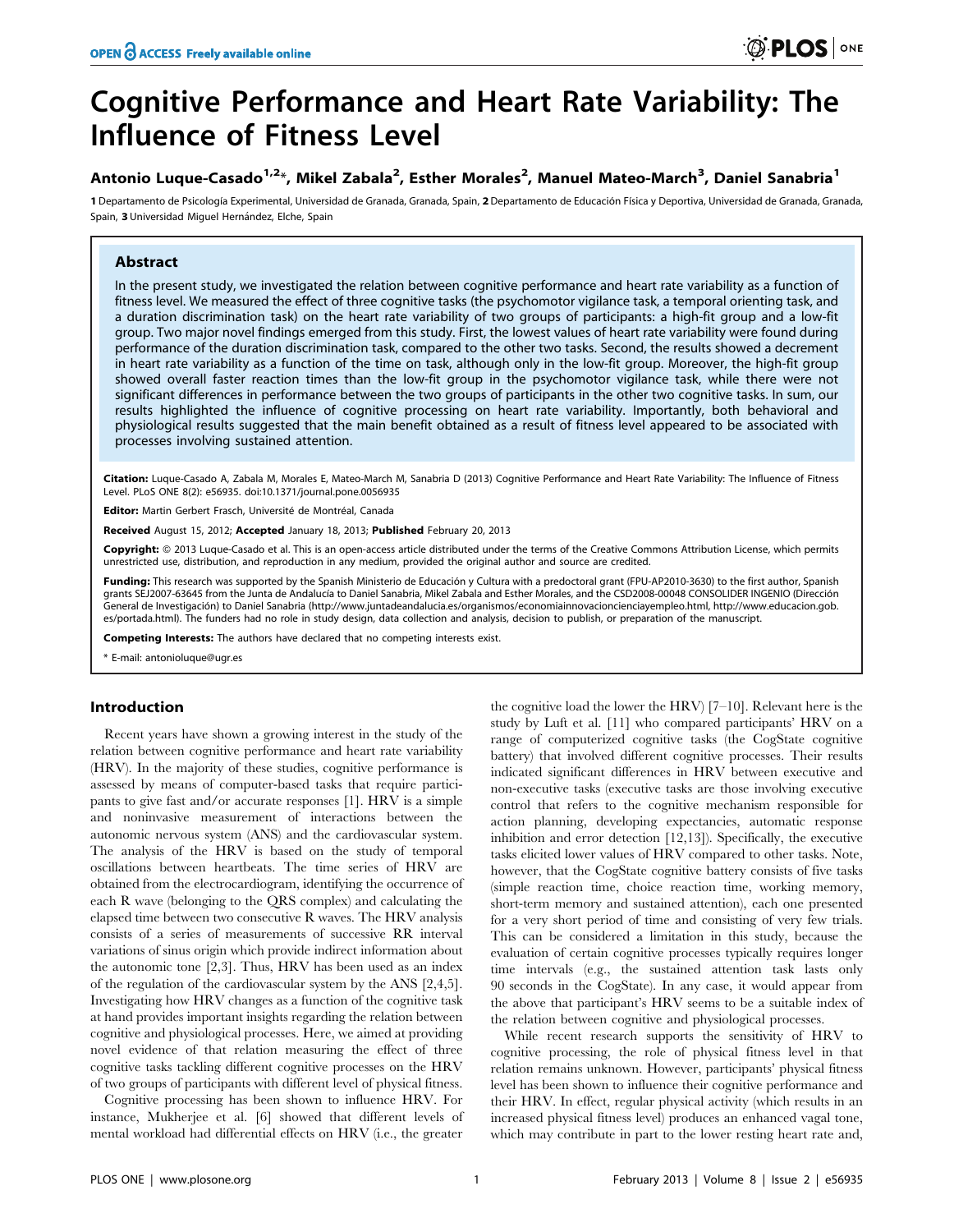consequently, to higher values of HRV as a result of physiological adaptations induced by training [14]. On the other hand, regular exercise has been shown to elicit beneficial changes in brain structures and consequently, in cognitive performance [15–19].

Two main aims motivated the present research. First, to replicate previous studies showing the influence of cognitive performance on participants' HRV. Second, to investigate the role that participants' fitness level may play on the influence of cognitive performance on their HRV. To accomplish our goals, we compared a group of participants with a high level of physical fitness with a group of participants with sedentary lifestyle. Both groups had to perform three cognitive tasks (at rest): the psychomotor vigilance task, a temporal orienting task, and a duration discrimination task (see Methods for details).

The cognitive tasks used in the present study were selected on the basis of two main aspects. On one hand, all tasks fell within the time domain. Some of the brain structures that appear to be related to temporal and motor processing are the cerebellum and the basal ganglia [20], which are clearly involved in tasks that require an accurate representation of temporal information [21]. Additionally, aerobic training has been shown to modulate the functioning of these brain areas [19,22,23]. On the other hand, the few studies relating the effect of physical training on HRV and cognitive performance found that the increased in participants' HRV (as a result of training) was associated to better cognitive performance only in executive tasks [24,25]. However, several studies support that physical exercise produces effects on performance in both executive [26] and non-executive tasks [27,28]. Therefore, we considered important to compare participants' performance in executive and non-executive tasks. Thus, although the three tasks were framed within the time domain, each of them tackled a specific aspect of cognitive processing (i.e., sustained attention, endogenous temporal orienting of attention, and temporal resolution of visual perception).

In line with previous research [24,25], we expected the high-fit group to have greater HRV values than the low-fit group, which would be related also with higher performance in the executive task (i.e., the temporal orienting task). Further, based on the study by Luft et al. [11], the executive task would cause the greatest reduction in the values of HRV compared to the other two tasks. Finally, we predicted that the effect on participants' HRV induced by cognitive processing would be of a larger magnitude in the lowfit group compared with the high-fit group since, as noted above, a high fitness level has positive effects on both cognitive performance and HRV.

## Methods and Design

#### Ethics Statement

This study was approved by the ethics committee on human research of the University of Granada, Spain (No. 689) and complied with the ethical standards laid down in the 1964 Declaration of Helsinki. Before the start of the experimental session the participants read and signed an informed consent statement. Only in one case the participant was minor (17 years and 11 months old at the moment of collecting the data). Following the ethical standards of the local committee, the minor's parents signed a written informed consent. They were informed about their right to leave the experiment at any time. Each participant received detailed information regarding the purpose of the study at the end of the experimental session. All participants' data were analyzed and reported anonymously.

#### Participants

We recruited 28 young males to participate in the present study, 14 undergraduate students from the University of Granada, Spain (all males; age range: 17–23 years old; mean age: 19.5 years old) with a low level of physical fitness (according to normative values proposed by the American College of Sports Medicine [29]), and 14 young adults with a high level of physical fitness (all males; age range: 18–29 years old; mean age: 20.7 years old), 11 from the under-23 Andalucía Cycling Team and 3 from the Faculty of Physical Activity and Sport Sciences (University of Granada, Spain; see Table 1). Two of the participants, (one from each group) were excluded from subsequent data analyses after the incremental physical test. A  $VO_{2max}$  of 46.7 ml•kg<sup>-1</sup>•min<sup>-1</sup> was obtained for the participant from the low-fit group, a value that was not high enough to include this participant in the high-fit group but high enough to be considered as an outlier in the group of low-fit participants (mean  $VO_{2max} = 36.19 \pm 5.5$  for the remaining 13 low-fit participants). The other participant had a  $VO<sub>2max</sub>$  of 48.5 ml•kg<sup>-1</sup>•min<sup>-1</sup>, rather lower than expected for a participant in the group of high-fit participants (mean  $VO<sub>2</sub>$ )  $_{\text{max}}$  = 69.05 $\pm$ 5.6 for the remaining 13 high-fit participants). The results including the 28 participants did not differ significantly from those reported in this manuscript. However, we decided to exclude these two participants to maintain the homogeneity of the groups in terms of physical fitness level. All participants had normal or corrected to normal vision.

Table 1. Anthropometrical and physiological characteristics of the 26 participants included in this study.

| <b>Variables</b>                           | Mean $\pm$ standard deviation |                    |  |  |
|--------------------------------------------|-------------------------------|--------------------|--|--|
|                                            | High-fit group                | Low-fit group      |  |  |
| Anthropometrical characteristics           |                               |                    |  |  |
| Sample size                                | 13                            | 13                 |  |  |
| Height (cm)                                | $176.31 \pm 4.7$              | $176.77 \pm 5.8$   |  |  |
| Weight (kg)                                | $66.02 \pm 5.3$               | $72.41 \pm 12.6$   |  |  |
| Body fat (%)                               | $9.24 \pm 3.1$                | $15.01 \pm 9.8$    |  |  |
| <b>Baseline parameters</b>                 |                               |                    |  |  |
| RRi baseline (ms)                          | $1153.7 \pm 200.8$            | $925.69 \pm 119.3$ |  |  |
| HR baseline (bpm)                          | $54.67 \pm 10.5$              | $66.68 \pm 8.5$    |  |  |
| Incremental test parameters                |                               |                    |  |  |
| Average cadence (rpm)                      | $90.68 \pm 8.5$               | $69.75 \pm 7.7$    |  |  |
| Power max (W)                              | $371.54 \pm 41.6$             | $189.23 \pm 33.3$  |  |  |
| Relative power (W/kg)                      | $5.63 \pm 0.5$                | $2.65 \pm 0.5$     |  |  |
| HR max (bpm)                               | $193.1 \pm 4.9$               | $183.62 \pm 10.29$ |  |  |
| Blood lactate baseline (mmol/l)            | $1.24 \pm 0.3$                | $1.15 \pm 0.3$     |  |  |
| Blood lactate max (mmol/l)                 | $9.75 \pm 2.9$                | $9.33 \pm 1.7$     |  |  |
| $VO_{2max}$ (ml/kg/min) <sup>a</sup>       | $69.05 \pm 5.6$               | $36.19 \pm 5.5$    |  |  |
| Normative values for $VO2max$ <sup>b</sup> | Percentile 90                 | Percentile 25      |  |  |

 ${}^{a}$ VO<sub>2max</sub> (ml•kg<sup>-1</sup>•min<sup>-1</sup>) = 1.8 (work rate)/(BM)+Resting VO<sub>2</sub>

 $(3.5 \text{ ml·kg}^{-1} \cdot \text{min}^{-1}) + \text{Unloaded cycling } (3.5 \text{ ml·kg}^{-1} \cdot \text{min}^{-1})$ . Work

rate = kg•m•min<sup>-1</sup> and BM = body mass (kg) [29].

'Percentile values for maximal oxygen uptake (ml•kg $^{-1}$ •min $^{-1}$ ) in men. Percentile rankings: well above average (90), above average (70), average (50), below average (30) and well below average (10). VO<sub>2max</sub> below 20<sup>th</sup> percentile for age and sex is indicative of a sedentary lifestyle [29]. doi:10.1371/journal.pone.0056935.t001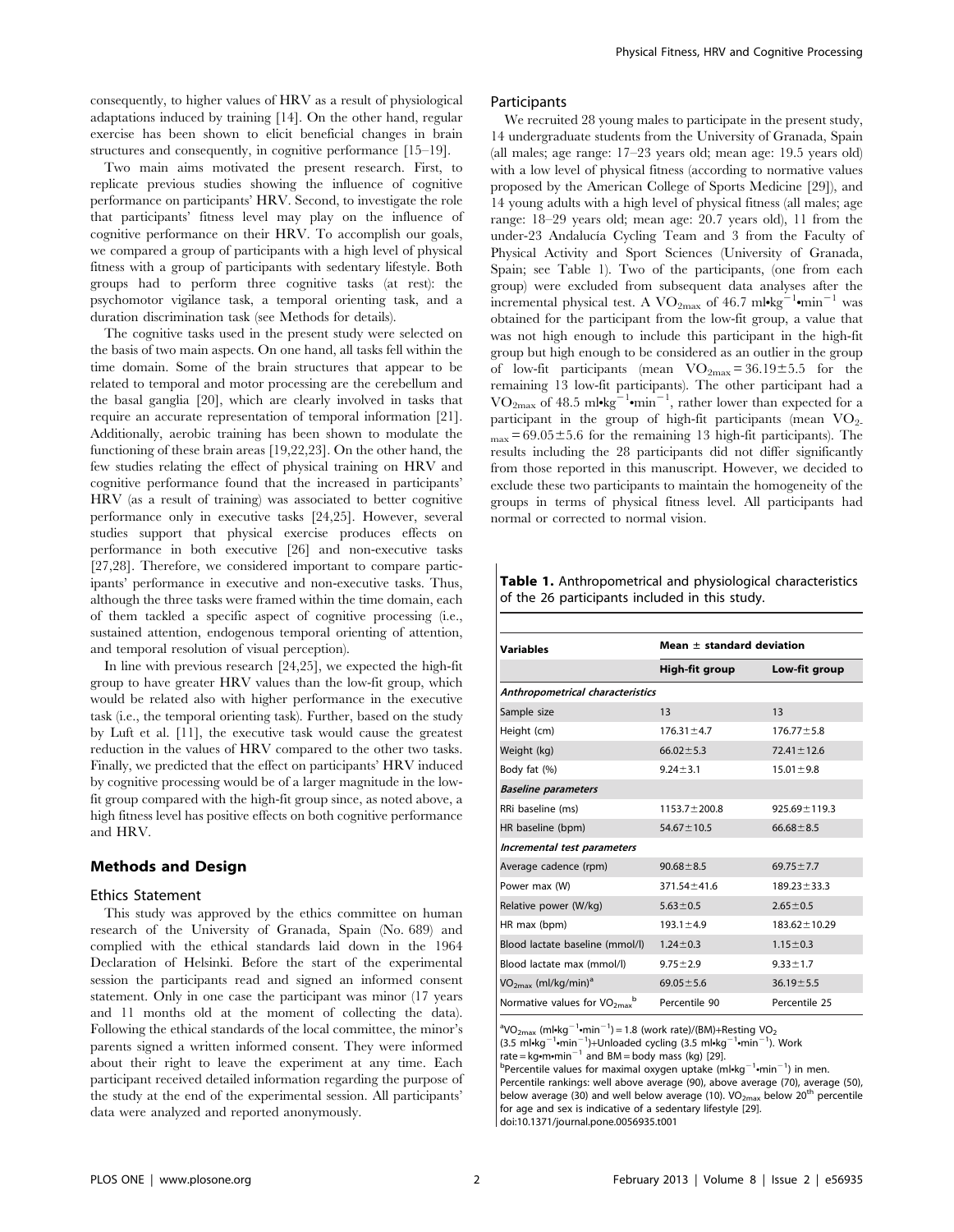#### Apparatus and materials

Participants were fitted with a FirstBeat Bodyguard monitor (Firstbeat Technologies, Oy Jyväskylä, Finland) to record their HRV during the experimental session. To describe the participants' anthropometrical characteristics we used the In-Body 230 (Biospace, Seoul, Korea). Participant completed an incremental test to determine their fitness level accurately. We used a SRM lab ergometer (Germany) to induce physical effort and obtain power values, and a Lactate Pro Meter Set (ARKRAY, Inc., Japan) to measure blood lactate concentration (see procedure below).

We used a 15.6" LCD HP laptop PC and the E-Prime software (Psychology Software Tools, Pittsburgh, PA, USA) to control for stimulus presentation and response collection. The centre of the laptop screen was situated at 60 cm (approx.) from the participants' head and at his eye level. The device used to collect responses was the PC keyboard.

#### Procedure

The experimental protocol consisted of a single session with three different phases. HRV was recorded during the entire process. In the first phase, a brief preliminary anthropometric study of each participant was performed to measure his height, weight and body fat percentage (Table 1). Subsequently, each participant rested for ten minutes in a supine position to record the baseline HRV. Participants were encouraged to stay as relaxed as possible during this procedure. During the second phase, participants performed three cognitive tasks involving temporal processing: the psychomotor vigilance task, a temporal orienting task, and a duration discrimination task. The tasks are detailed in the following section. The order of presentation of the tasks was counterbalanced across participants. Verbal and written instructions were given to the participant prior to the start of each task. The timestamp of the start and end of each cognitive task was taken for further analysis of HRV. During this phase, the participant was seated in front of the computer. Both the baseline HRV and performance in the cognitive tasks were measured in a dimmly iluminated room, at a comfortable temperature, and isolated from external noise.

Finally, in the third phase, all participants performed an incremental cycle-ergometer test to evaluate their fitness level. In order to avoid the influence of physical effort on cognitive performance [30], the incremental test was performed in the final part of the experimental session. First, the participants were exposed to a 5 min warm-up with 100 W of load. The graded maximal exercise test started at 120 W and was followed by an incremental protocol with the work rate increasing at a rate of 30 W every 2 minutes until maximal exhaustion. Each participant set their preferred cadence during the warm-up. They were asked to maintain this cadence throughout the protocol. The ergometer software was programmed to increase the load automatically. The pedal rate, load, heart rate and time of the test were continuously recorded and participants were verbally encouraged to achieve their maximal level (all participants reached the exhaustion peak). The blood lactate concentration was measured at baseline (before starting the test) and 3 minutes after stopping the test to determine the maximum concentration. Blood samples were taken from the earlobe.

The fitness level of the participants was determined from the data set obtained during the incremental physical test (see Table 1).

Experimental tasks. Psychomotor vigilance task: The procedure of this task was based on the original created by Wilkinson and Houghton [31]. This task was designed to measure sustained (vigilant) attention by recording participants' reaction time to visual stimuli that occur at random inter-stimulus intervals [31–

33]. In each trial, a red circumference  $(6.68^{\circ} \times 7.82^{\circ})$  appeared on the screen in a black background. Later, in a random time interval (from 2000 to 10000 ms), the circumference began to be filled in a red colour and in a counter-clockwise direction with an angular velocity of 0.094 degrees per second. The participants were instructed to respond as fast as they could to stop it. They must respond with their dominant hand by pressing the space bar on the PC. Feedback of the response time was displayed on the screen on each trial. The next trial began after 1500 ms. Response anticipations were considered as errors. Participants were allowed 3750 ms to respond. If a response was not made during this time, the message ''You did not answer'' appeared on the screen. The task comprised a single block of 10 minutes.

Temporal orienting task: This task was an executive task that measured the participants' ability to build-up expectancies about the moment when a particular event would occur, i.e., it measured the ability to selectively attend to a particular point in time [34,35]. The stimuli presented in each trial were the following (all in the centre of the screen): a fixation point, a temporal cue and a target. The fixation point was a gray square  $(0.33^{\circ} \times 0.33^{\circ})$ . The temporal cue was a short red line  $(0.33^{\circ} \times 1.15^{\circ})$  or a long red line  $(0.33^\circ \times 2.48^\circ)$ . The short line predicted with a high probability (.75) that the target would appear early (after 400 ms), whereas the long line predicted with a high probability (.75) that the target would appear late (after 1400 ms). The target was the letter 'O'  $(0.95^\circ \times 0.95^\circ)$ . The answer was given by pressing the "b" key of the PC keyboard. The participants were instructed to respond as fast as they could without anticipating, and were encouraged to use the temporal cue to get ready for the time of appearance of the target. The fixation point was shown for 500 ms and the temporal cue for 50 ms. After a short or long SOA (Stimulus Onset Asynchrony) of 400 or 1400 ms (with a 50% probability of occurrence of each SOA) the target appeared for 100 ms. The SOA matched the duration indicated by the cue in most trials (75% valid trials), whereas temporal expectation was not fulfilled in the remaining trials (25% invalid trials). Finally, the screen remained blank until the participant's response, or for 1900 ms. After this sequence, the next trial began. The task consisted of one block with 12 practice trials, followed by four blocks with 24 experimental trials each (96 trials in total). During the practice block, feedback was provided to participants indicating their RT. Whenever they made a mistake, a feedback message was displayed telling them whether they had responded before the target onset or whether they did not respond before the 1900 ms deadline. Feedback was not provided during the experimental blocks. Each experimental block comprised 18 valid trials and 6 invalid trials. Each block randomized the order of presentation of valid and invalid trials and of the 400 and 1400 SOA. The total duration of the task ranged from 12 to 15 minutes (mean of  $14\pm0.8$  minutes).

Duration discrimination task: This was a psychophysical task in which participants had to make a fine discrimination between the duration of two visual stimuli [36]. The task started with the presentation of a fixation point at the centre of the screen for a random duration between 500–1000 msec. The fixation point was a gray square  $(0.33^{\circ} \times 0.33^{\circ})$  that remained on and steady for the whole trial. Then, two consecutive visual stimuli were presented (the sample and the comparison stimuli) with a random time interval of 500–1000 msec between them. The sample stimulus was a red " $\hat{a}$ " and the comparison stimulus a white " $\hat{a}$ "  $(2.20 \times 2.58$ , both stimuli). There were two types of samples: a short sample (350 ms) and a long sample (1350 ms). The duration of the sample was manipulated between blocks of trials. The duration of the comparison stimulus was manipulated using the method of constant stimuli and the resulting functions were used to compute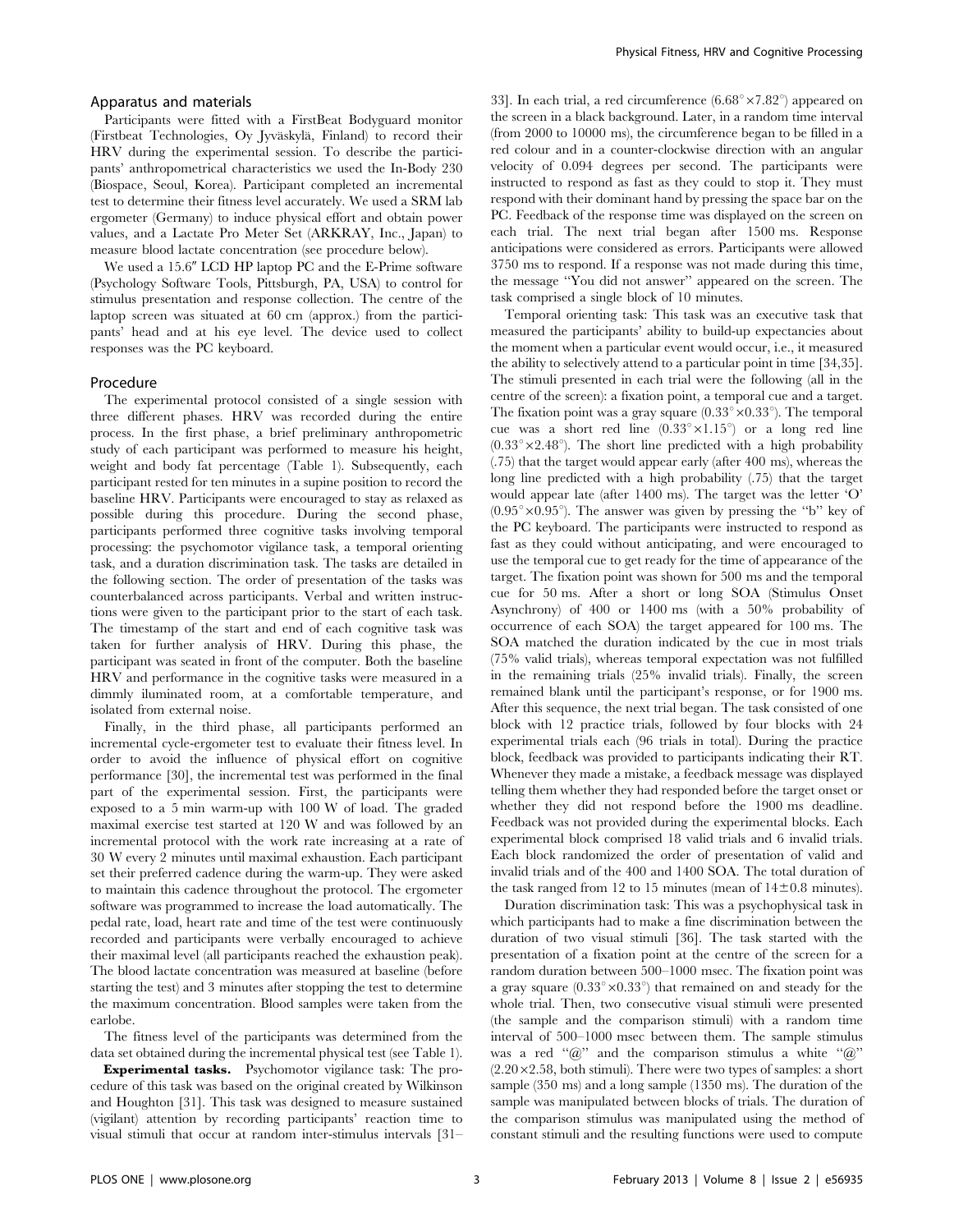the just noticeable difference (JND, in milliseconds). The JND provided a suitable index of the temporal resolution of perception (i.e., small JNDs indicated high temporal resolution [36]). In blocks where the sample lasted for 350 ms the comparison stimulus could last for 175, 263, 298, 333, 368, 403, 438 or 525 ms. In blocks were the long sample was presented the comparison stimulus could last for 675, 1013, 1148, 1283, 1418, 1553, 1688 or 2025 ms. Participants had 5000 ms to respond before the start of the next trial.

Participants were instructed to discriminate whether the duration of the comparison stimulus was shorter or longer than the duration of the sample stimulus. If the duration of the comparison stimulus was longer than the duration of the sample stimulus, the participant should respond by pressing the up arrow. Otherwise, the participants should press the down arrow. The participants completed two 'short-sample' blocks and two 'longsample' blocks of 32 trials each, presented in counterbalanced order. Also, within each block, trials of varying duration were counterbalanced and randomly intermixed across trials. Each of the comparison stimuli was presented a 12.5% of the total number of trials in each block. There was not feedback after each trial. In addition, rough temporal estimation data were collected. During the task, the participant had to respond twice (at the middle of the task and at the end of the task) to the following question that appeared on the screen: ''How long has it been since the task started?''. The response was done by keying the number of minutes and then the task continued. The total number of trials of this task was 128 and its overall duration ranged from 10– 13 minutes (mean of  $11 \pm 1$  minute). In this case, accuracy was stressed over response speed.

HRV measures. Two electrodes were placed on the participant's chest about 2.5 cm below the right clavicle and between the two bottom-ribs on the person's left side. The data were collected from FirstBeat Bodyguard monitor with a sampling rate of 1000 Hz (1 ms). Subsequently, data were transferred to the FirstBeat Athlete Software (FirstBeat Technologies Oy-Jyväskylä) and each downloaded R-R interval file was then further analyzed by means of the Kubios HRV Analysis Software 2.0 (The Biomedical Signal and Medical Imaging Analysis Group, Department of Applied Physics, University of Kuopio, Finland) [37].

The recordings were preprocessed to exclude artifacts by eliminating RR intervals which differed more than 25% from the previous and the subsequent RR intervals [38]. Removed RR intervals were replaced by conventional spline interpolation so that the length of the data did not change (i.e., resulting in the same number of beats). We used the smoothness prior method with a Lambda value of 500 to remove disturbing low frequency baseline trend components [39].

The method of analysis of the HRV data used in this study was through linear mathematical processes (i.e., time domain method). This method is based on the mathematical calculation of the variations in time occurring between beats. The following parameters were used to analyze the HRV within the time domain: the mean R-R interval (RRi), standard deviation of R-R interval (SDNN) and the root-mean-square difference of successive normal R-R intervals (rMSSD). The denotations and definitions for the HRV parameters in this paper follow the guidelines given in Task force of the European society of cardiology and the North American society of pacing and electrophysiology [2].

#### Design and data analyses

In order to match the samples in time intervals of equal duration we considered the first 10 minutes of each task allowing an accurate comparison between them (the results of the analyses

with the total length of each task mimicked those presented here). This analysis also allowed the generation of three blocks of an equal duration of 200 seconds for each task (psychomotor vigilance task, temporal orienting task and duration discrimination task) and participant. One single time interval of 600 seconds was considered for the analysis of the rest baseline. In order to check for differences between the two groups regarding their fitness level, data from the different variables obtained during the incremental test were analyzed by using t-tests for independent samples.

Participants mean HRV data were transformed to their natural logarithms in order to ensure a normal distribution. The HRV, RT and accuracy data were analysed through factorial analysis of variance (ANOVA), t-test for independent samples, and the Mann-Whitney U nonparametric test when appropriate. The results of the ANOVA were further explained by t-tests for independent samples (in the case of between-subjects effects) and by pair-wise comparisons (in the case of within-participants effects). Violation of the sphericity (within-participants factors) and homoscedasticity (between-participants factor) was accounted for by applying the Greenhouse-Geisser correction (corrected p values and degrees of freedom are reported) and the Mann-Whitney U nonparametric test, respectively.

The experiment consisted of a factorial design with the betweenparticipants variable Group (high-fit, low-fit) and the withinparticipants variables of Task (psychomotor vigilance task, temporal orienting task and duration discrimination task) and Block (1, 2, 3).

Behavioural data processing. For the psychomotor vigilance task trials with RTs below 100 ms (4.17%) were discarded from the analysis. For the temporal orienting task, only the experimental blocks were included in the analysis. In this case, we did not take into account the RTs below 100 ms and above 1000 ms (2.8%). In both cases, the first trial of the task for each participant (1.2% and 0.36%, respectively) was discarded from the analysis. For the psychomotor vigilance task, the data analyses were performed on the overall participants' mean RT, the number of lapses (i.e., errors of omission;  $RTs \ge 500$  ms [32]) and the mean of the slowest and fastest 10% RTs (i.e., average in milliseconds of the 10% of fastest and slowest trials for each participant). T-test for independent samples and an ANOVA were used to analyze the behavioural data from the psychomotor vigilance task and the temporal orienting task, respectively. The number of lapses in the psychomotor vigilance task, the rough temporal estimation and JND values in the duration discrimination task did not fit a normal distribution. The analysis of these variables was performed using Mann-Whitney U test for independent samples. The remaining variables were normally distributed according to the Kolmogorov-Smirnoff and Lilliefors tests (all  $ps > .20$ ).

In order to compute the JND in the duration discrimination task, the data from each participant were transformed to Z scores, and the Z score distributions were fitted to linear regressions [40]. JNDs were computed for each participant using the slopes of such linear trends. Finally, the difference between the time estimated by the participants and the actual time was calculated for the analysis of the rough temporal estimation.

#### Results

#### Behavioural

Psychomotor vigilance task: The high-fit group responded faster overall than the low-fit group  $(278\pm22 \text{ ms and } 297\pm21 \text{ ms})$ , respectively),  $t(24) = 2.22$ ,  $p = .03$ . The t-tests for independent samples also revealed significant differences between groups in the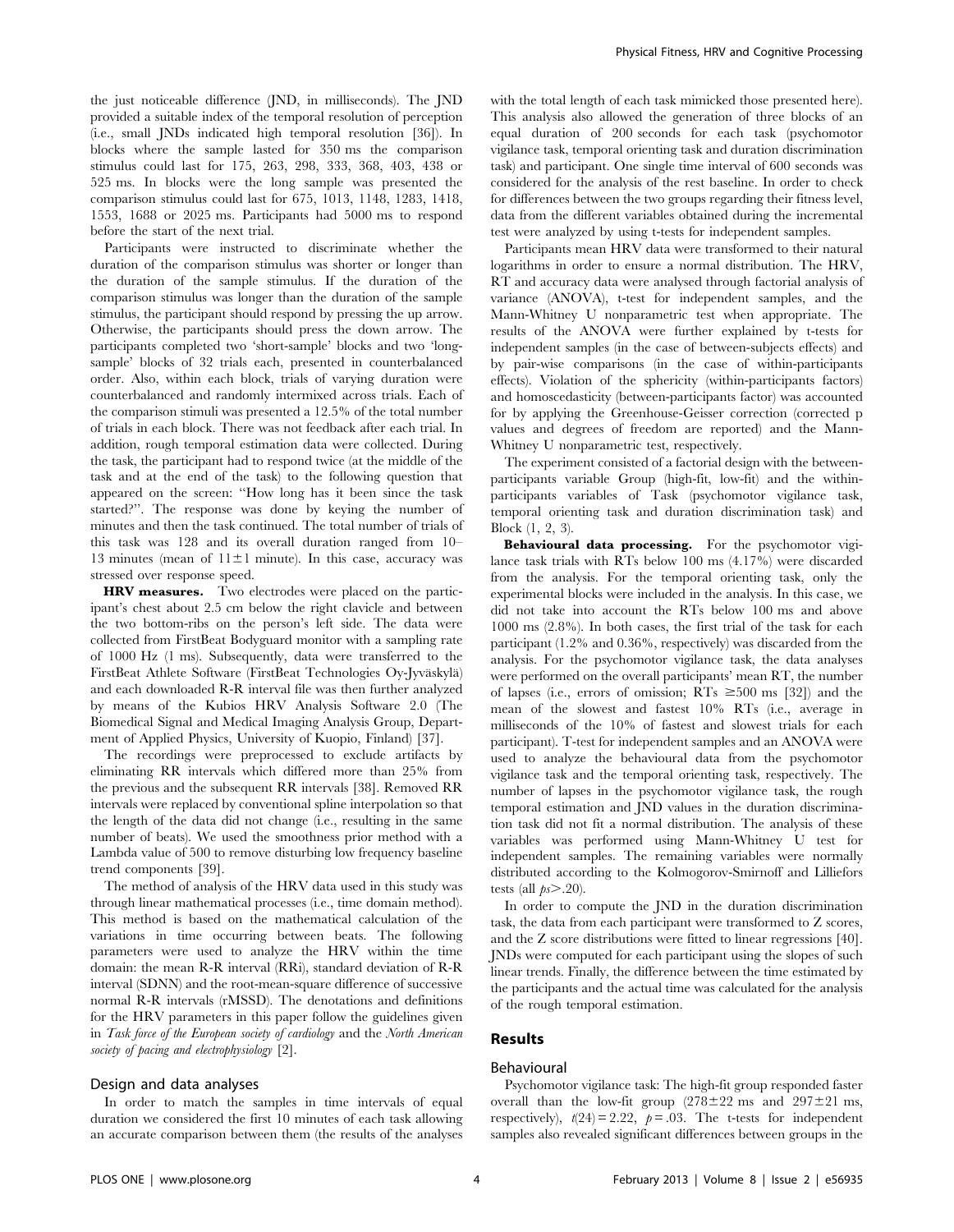slowest 10% RTs,  $t(24) = 2.69$ ,  $p = .01$ ,  $(379 \pm 51 \text{ ms}$  and  $429\pm44$  ms, for the high-fit and low-fit groups, respectively). The low-fit group was also slower in the range of the 10% fastest RTs than the high-fit group  $(238 \pm 17 \text{ ms and } 230 \pm 11 \text{ ms for the})$ low-fit and high-fit, respectively), although this difference failed to reach statistical significance,  $t(24) = 1.41$ ,  $p = .17$ . Participants in the low-fit group committed more lapses than the high-fit group  $(1.1 \pm 1.2$  lapses and  $0.5 \pm 0.7$  lapses, respectively), although again this difference did not reach significance,  $U = 61.5$ ,  $z = -1.18$ ,  $p = .24$ .

Temporal orienting task: An ANOVA with the factors of Group (high-fit and low-fit), Validity (valid, invalid), Current SOA (400, 1400) and Previous SOA (400, 1400) showed the typical results obtained with this type of tasks [41]: SOA by Validity,  $F(1,24) = 49.4, p<.01, \eta^2_{p} = .67$ , and Previous SOA by Current SOA,  $F(1,24) = 25.52$ ,  $p < 0.01$ ,  $\eta^2 = 0.51$ . Crucially, neither the main effect of Group nor any interaction involving this factor reached statistical significance (all  $ps > .21$ ).

Duration discrimination task: The Mann-Whitney U tests on the participants' JND data for the two sample durations did not reveal any statistical significant difference between groups (both  $ps$ .18). Rough temporal estimation did not differ between groups either (both  $ps > .29$ ).

#### Physiological

The t-tests for independent samples revealed significant differences between groups in the maximum power output (watts) achieved by each participant during the incremental test,  $t(24) = 12.34, p<.01, \text{ and VO}_{2\text{max}}, t(24) = 15.04, p<.01.$  Both data showed evidence of the difference in fitness level between groups (see Table 1). In addition, t-tests for independent samples were also used to compare the different parameters of HRV between groups in the baseline measure. The indices RRi,  $t(24) = 3.41$ ,  $p<.01$ , and rMSSD,  $t(24) = 2.10$ ,  $p<.05$  showed significant differences (see Table 2). The high-fit group showed larger SDNN values than the low-fit group, although this difference failed to reach statistical significance,  $t(24) = 1.58$ ,  $p = .13$ .

A repeated-measures ANOVA with the between-participants factor of Group (high-fit and low-fit) and within-participants factors of Task (psychomotor vigilance task, temporal orienting task and duration discrimination task) and Block (1, 2, 3) was conducted on each HRV parameter. The ANOVA revealed a significant main effect of Group in the parameter RRi,  $F(1,24) = 8.24, p = .01, \eta^2_{p} = .26$  ( $U = 38, z = 2.38, p = .02$ ). However, there were not significant differences for the SDNN and rMSSD indexes (both  $ps > 12$ ).Importantly, in all parameters the high-fit group obtained higher values than the low-fit group.

Crucially, the main effect of Task was significant for all indexes (see Table 3): RRi,  $F(2,48) = 5.66$ ,  $p<.01$ ,  $\eta^2_{p} = .19$  (see Figure 1), SDNN,  $F(1.38, 33.08) = 13.72, p < .01, \eta^2 = .36, \text{ and } \text{rMSSD},$ 

**Table 2.** Mean ( $\pm$  standard deviation) for the HRV parameters for the two groups of participants at rest.

| <b>Parameters</b> | Values at rest condition     |                 |  |
|-------------------|------------------------------|-----------------|--|
|                   | High-fit group               | Low-fit group   |  |
| RRi (ms)          | 1153.70 (200.8) <sup>*</sup> | 925.69 (119.3)* |  |
| SDNN (ms)         | 74.14 (25.3)                 | 58.20 (17.9)    |  |
| rMSSD (ms)        | $92.31(39.3)^{*}$            | 61.60(21.2)     |  |

 $*p<.05$  (using log-transform data).

doi:10.1371/journal.pone.0056935.t002

 $F(1.38, 33.04) = 4.08, p = .039, \eta^2 p = .14.$  Further planned comparisons revealed significant differences between the psychomotor vigilance task and the duration discrimination task in all indices: RRi, SDNN (both  $ps \le 01$ ) and rMSSD ( $p = .036$ ). Similarly, significant differences were found also between the temporal orienting task and the duration discrimination task in RRi  $(p=.01)$ and rMSSD  $(p = .038)$  although the difference in SDNN was not significant ( $p = 12$ ). However, there were not significant differences between the psychomotor vigilance task and the temporal orienting task in any of the indexes (all  $p_s > 0.17$ ) except for the SDNN parameter  $(p<.01)$ .

In addition, the ANOVAs revealed significant main effects of Block (all  $ps<.01$ , except for the SDNN,  $p = .15$ ), that were better qualified by the significant interactions between Group and Block (see Table 4). This interaction reached statistical significance in RRi  $F(2,48) = 5.40$ ,  $p = .01$ ,  $\eta^2 p = .18$  (see Figure 2) and rMSSD  $F(1.44, 34.61) = 5.59, p = .01, \eta^2_{p} = .19$ . In the SDNN index the interaction was marginal  $F(1.49, 35.7) = 3.49, p = .053, \eta^2_p = .13.$ However, in order to explain this interaction further we performed planned comparisons in all the parameters since every index followed the same common trend, i.e., the main effect of block was significant only for the low-fit group. The planned comparisons for the low-fit group showed significant differences between block 1 and block 2 in RRi and rMSSD (both  $ps \le 01$ ) and a marginal statistical difference in SDNN ( $p = .07$ ). When comparing block 1 with block 3 all parameters showed significant differences (all  $ps<.01$ ). Furthermore, significant differences between block 2 and block 3 were found in rMSSD  $(p=0.01)$  and marginal differences in RRi ( $p = .06$ ). In this case, the difference was not significant for the SDNN index  $(p= .24)$ . Instead, planned comparisons between blocks for the high-fit group did not reveal significant differences in any of the parameters (all  $ps > 12$  except for the RRi between block 1 and 3,  $p = .07$ ).

Finally, the interaction between Task and Block was also statistically significant in SDNN  $F(2.88, 69.05) = 3.26, p = .028$ ,  $\eta^2_{\ \rho}$  = .12 and marginally significant in rMSSD F(2.59, 62.28) = 2.67,  $p = .06$ ,  $\eta^2{}_p = .10$ . However, this interaction was not statistically significant for the RRi parameter ( $p = .28$ ). Planned comparisons were performed in the SDNN index, where the interaction was statistically significant. These planned comparisons for the psychomotor vigilance task showed significant differences between block 1 and block 2, and also between block 1 and block 3 (both  $ps<.01$ ). The difference between block 2 and block 3 was not statistically significant  $(F<1)$ . Instead, planned comparisons between blocks for the temporal orienting task and duration discrimination task did not reveal significant differences (all  $ps > .09$ ). None of the other terms in the ANOVA in any of the HRV parameters reached statistical significance (all  $ps > .13$ ).

## General Discussion

In the present study, we investigated the relation between cognitive performance and HRV as a function of the participants' fitness level. To accomplish our goal, we measured the HRV of a group of high-fit participants and a group of low-fit participants while performing (at rest) three cognitive tasks involving sustained attention, temporal orienting of attention, and fine temporal discrimination.

The behavioural results showed better performance of the highfit group with respect to the low-fit group in the psychomotor vigilance task (i.e., the sustained attention task [32]). These results suggest that cognitive processing involved in sustained attention was more efficient in the high-fit group than in the low-fit group.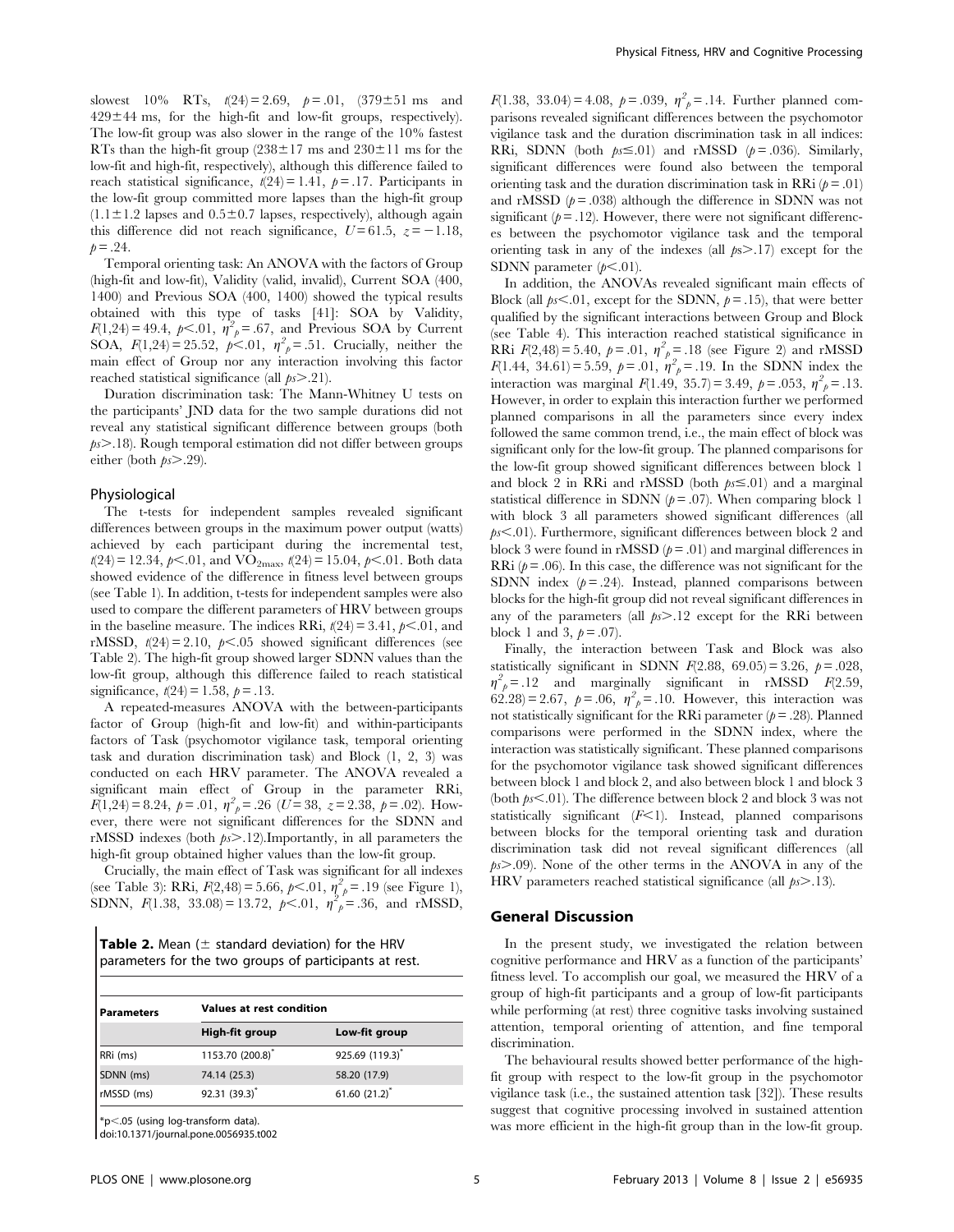

Figure 1. Modulation of the RRi parameter as a function of the task. Mean RR intervals in milliseconds (ms) for both groups in each of the cognitive tasks (PVT = psychomotor vigilance task; TO = temporal orienting task; DD = duration discrimination task). Bars represent standard errors of the mean.  $np \leq .01$ . doi:10.1371/journal.pone.0056935.g001

Crucially, the effect of fitness level was restricted to the sustained attention task.

The high-fit group showed greater vagal control in HRV parameters (i.e., both at rest and during performance of the cognitive tasks) presumably as a result of aerobic training [14]. Therefore, according to previous research [24,25], one could have expected better performance of the high-fit group with respect to the low-fit group in the executive task used in our study (i.e., the temporal orienting task). However, our results did not seem to replicate those previous accounts.

It would appear then that higher values of HRV do not translate into better executive performance in all cases. Note, though, that it is possible that the level of executive demands of the temporal orienting task used here was not high enough to differentiate performance between the two groups of participants. Furthermore, the age of the participants included in this study could have also precluded a difference in performance between the high-fit and the low-fit group. Indeed, executive function may be more susceptible to improvement with physical activity in elderly

populations according to previous research [24,42]. In any case, our results seem to support the idea that aerobic training produces selective benefits in cognitive performance [43,44]. However, future research is needed to clarify the potential role of fitness level on behavioural cognitive performance and to provide novel information to shed light into these seemingly contradictory results.

Crucially, the outcome of the present experiment showed a clear modulation of the HRV parameters as a function of the task at hand. The lowest HRV values were found in the duration discrimination task. Therefore, these results suggest that the perceptual demands of the task seem to be a key factor in the differential modulation of HRV as a function of cognitive processing. That is, it would appear that the HRV is more sensitive to perceptual demands than to (executive or sustained) attentional demands. This main effect of Task was not influenced by the level of fitness. In this regard, our results support previous studies that concluded that the association between the task

**Table 3.** Mean  $(\pm$  standard deviation) for the HRV indices as a function of Task.

|            | Psychomotor vigilance task | <b>Temporal orienting task</b> | <b>Duration discrimination task</b> |
|------------|----------------------------|--------------------------------|-------------------------------------|
| RRi (ms)   | 944.2 $(190.2)^3$          | 939.3 $(187.9)^3$              | 917.5 $(171.6)^{1,2}$               |
| SDNN (ms)  | 77.1 $(28.4)^{2,3}$        | 66.8 $(26.2)^{1}$              | 63.8 $(24.1)^1$                     |
| rMSSD (ms) | 71.7 $(34.9)^3$            | 69.1 $(36.2)^3$                | 64.2 $(33.4)^{1,2}$                 |

<sup>1</sup>Significant difference with respect to the psychomotor vigilance task,  $p < 0.05$ .<br><sup>2</sup>Significant difference with respect to the temporal orienting task  $p < 0.5$ 

<sup>2</sup>Significant difference with respect to the temporal orienting task,  $p<.05$ .

<sup>3</sup>Significant difference with respect to the duration discrimination task,  $p<.05$ .

Note: All p values correspond to log-transform data analyses.

doi:10.1371/journal.pone.0056935.t003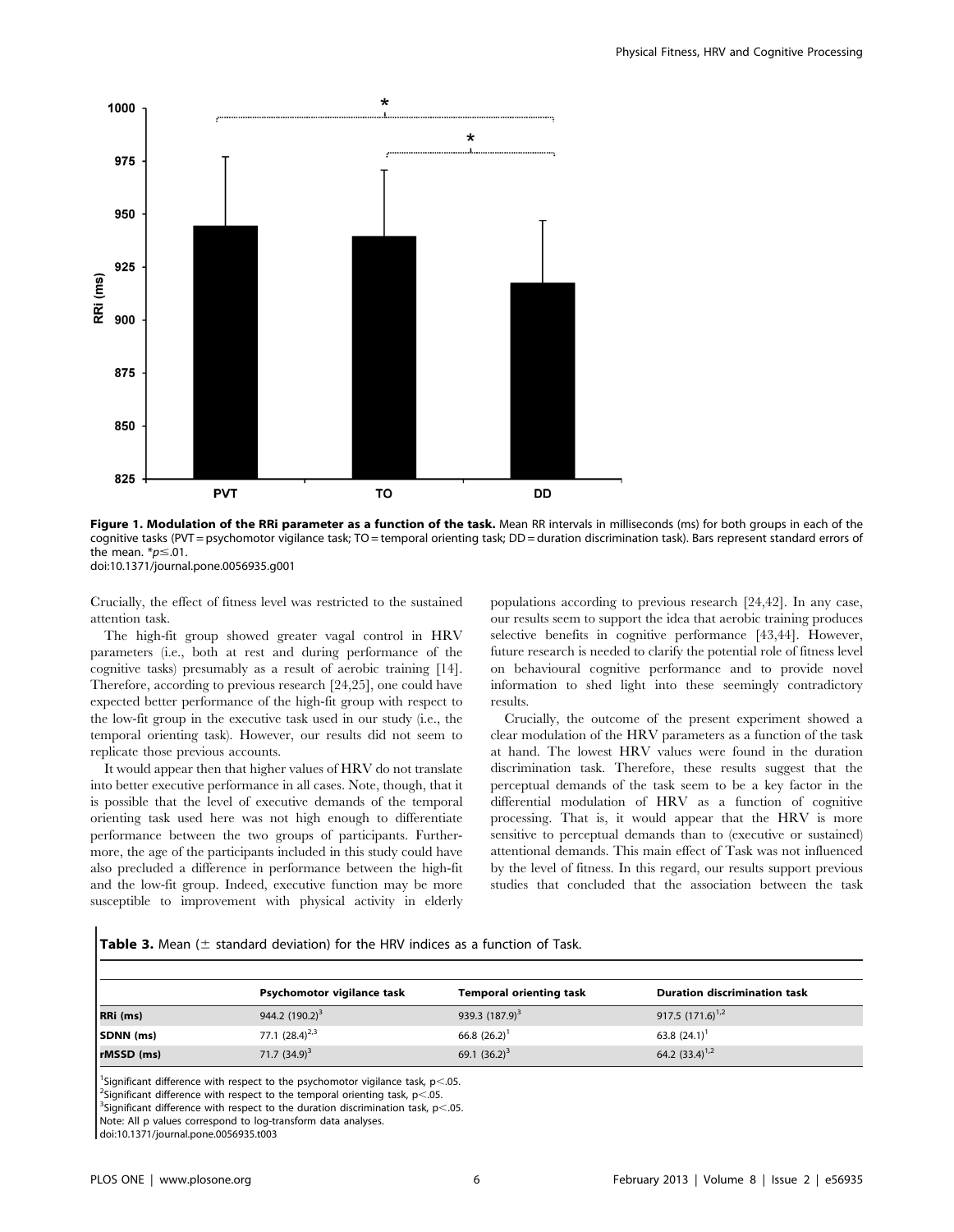

Figure 2. Main effect of Block for the high-fit and low-fit groups. Mean RR intervals in milliseconds (ms) for the high-fit and low-fit groups in each of the blocks of the three tasks (Block 1 = between 0 and 200 seconds of each task; Block2 = between 200 and 400 seconds of each task; Block 3 = between 400 and 600 seconds of each task). Bars represent standard errors of the mean. \*p $< .01$ ; \*\*.05 $< p< .10$ . doi:10.1371/journal.pone.0056935.g002

demands and the autonomic modulation was independent of the baseline HRV [11].

Thayer et al., based on the extant research, have recently proposed the neurovisceral integration model to account for the links between cognitive processing and the ANS [45,46]. This model showed a unified structural and functional network linking HRV and prefrontal neural structures, responsible of executive processing. However, to the best of our knowledge, there is not any previous study comparing the influence of performing a sustained attention task, an executive task, and a perceptual task on participants' HRV. Our results showed that the task demanding fine perceptual (temporal) discrimination was the most incisive on HRV. Therefore, our finding suggests the need to take into account the perceptual task demands as a key factor in the further development of this model. While our results seem to contradict

Thayers et al.'s model (i.e., the effect of the perceptual task on HRV was larger than that of the executive task), it is important to note that previous research in Cognitive Neuroscience has revealed that prefrontal neural structures are also involved in difficult perceptual discriminations [47]. In that sense, it may be the case that the duration discrimination task used in the present study was more demanding in terms of executive control than the temporal orienting task, which would support Thayer's et al. conclusions. In any case, note that the purpose of this study was not to test the reliability of Thayer's et al neurovisceral integration model.

Another major finding of our study was the gradual decrement in participants' HRV as a function of the time spent on the task. Crucially, this influence was significant only in the low-fit group. It would appear then that decrements in sustained attention

| <b>Parameters</b> |                | High-fit group |                |                              | Low-fit group       |                     |  |  |
|-------------------|----------------|----------------|----------------|------------------------------|---------------------|---------------------|--|--|
|                   | <b>B1</b>      | <b>B2</b>      | B <sub>3</sub> | <b>B1</b>                    | <b>B2</b>           | B <sub>3</sub>      |  |  |
| RRi (ms)          | 1036.4 (206.9) | 1028.7 (206.6) | 1017.0 (198.8) | 868.8 (100.7) <sup>2,3</sup> | $833.0 (96.0)^T$    | 818.2 $(84.5)^{1}$  |  |  |
| SDNN (ms)         | 78.6 (29.5)    | 76.9 (28.7)    | 79.8 (30.5)    | 63.6 $(17.6)^3$              | 59.2 (21.2)         | 57.1 $(18.8)^1$     |  |  |
| rMSSD (ms)        | 83.8 (38.1)    | 84.8 (39.1)    | 82.3 (40.1)    | 59.7 $(22.5)^{2,3}$          | 52.5 $(25.5)^{1,3}$ | 46.8 $(17.0)^{1.7}$ |  |  |

**Table 4.** Mean ( $\pm$  standard deviation) for the HRV indices as a function of Group and Block.

B1: first block of each task (between 0 and 200 seconds); B2: second block of each task (between 200 and 400 seconds); B3: third block of each task (between 400 and 600 seconds).

<sup>1</sup>Significant difference with respect to B1, p<.05.<sup>2</sup>Significant difference with respect to B2, p<.05.

<sup>2</sup>Significant difference with respect to B2,  $p<.05$ .

<sup>3</sup>Significant difference with respect to B3,  $p<$ .05.

Note: All p values correspond to log-transform data analyses.

doi:10.1371/journal.pone.0056935.t004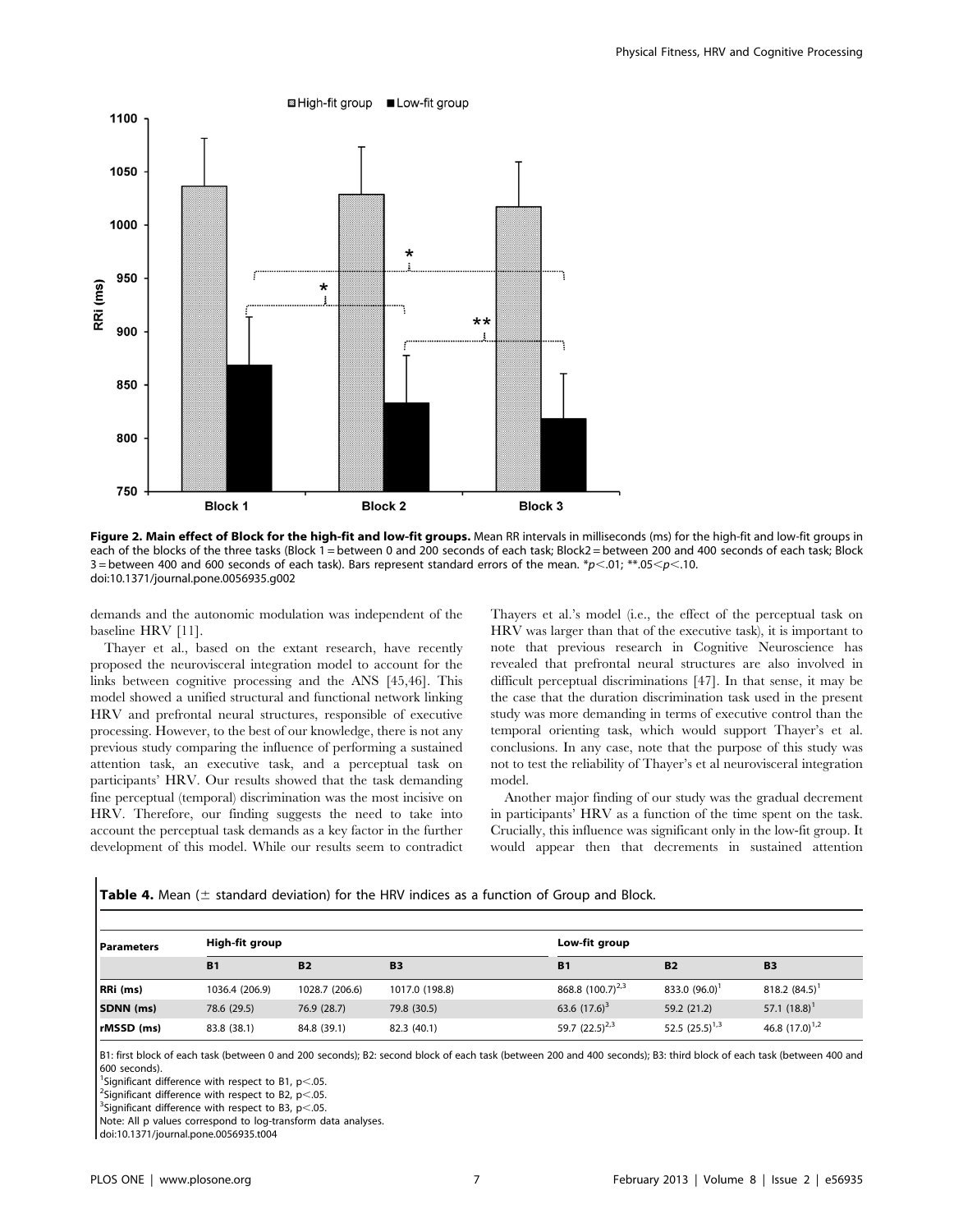provoked by the time spent performing the cognitive tasks mainly affected the low-fit group. Taken together, both the behavioural results (i.e., better cognitive performance by the high-fit group than the low-fit group in the sustained attention task), and physiological results (i.e., the high-fit group was more resistant to the time spent on the tasks than the low-fit group, in terms of HRV decrements) suggest that the main benefit obtained as a result of fitness level appeared to be associated with processes involving sustained attention.

As noted above, the participants' HRV was also influenced by the overall time on task. All tasks had a common trend towards a gradual decrease in HRV during their time course. However, the significant interaction between Task and Block suggests that the gradual reduction of HRV as a function of the time on task depended on the type of cognitive processing involved.

The psychomotor vigilance task showed the largest reduction in HRV as a function of the time on task. This finding further supports the psychomotor vigilance task as a reliable tool to measure sustained attention. Interestingly, the reduction of HRV as a function of the time on task, and the modulation of this effect by the particular task at hand, have not been reported in previous studies. The very short duration of the cognitive tasks used in previous research, like in Luft et al.' study [11], may have prevented any decrement of HRV as a function of the time on the task.

In sum, we conclude that HRV was an excellent index of autonomic tone modulation by cognitive processing in our study,

#### References

- 1. Posner MI (2005) Timing the Brain: Mental Chronometry as a Tool in Neuroscience. PLoS Biol 3: e51. doi:10.1371/journal.pbio.0030051.
- 2. Malik M, Bigger JT, Camm AJ, Kleiger RE, Malliani A, et al. (1996) Heart Rate Variability Standards of Measurement, Physiological Interpretation, and Clinical Use. Eur Heart J 17: 354–381.
- 3. Pumprla J, Howorka K, Groves D, Chester M, Nolan J (2002) Functional assessment of heart rate variability: physiological basis and practical applications. International Journal of Cardiology 84: 1–14. doi:10.1016/S0167- 5273(02)00057-8.
- 4. Levy MN, Schwartz P (1994) Vagal Control of the Heart: Experimental Basis and Clinical Implications. 1st ed. Futura Publishing Company. 644 p.
- 5. Acharya UR, Joseph KP, Kannathal N, Lim CM, Suri JS (2006) Heart rate variability: a review. Med Bio Eng Comput 44: 1031–1051. doi:10.1007/ s11517-006-0119-0.
- 6. Mukherjee S, Yadav R, Yung I, Zajdel DP, Oken BS (2011) Sensitivity to mental effort and test-retest reliability of heart rate variability measures in healthy seniors. Clinical Neurophysiology 122: 2059–2066.
- 7. Cinaz B, La Marca R, Arnrich B, Tröster G (2010) Monitoring of mental workload levels. Proceedings of the IADIS International Conference e-Health 2010, EH, Part of the IADIS Multi Conference on Computer Science and Information Systems 2010, MCCSIS 2010. pp. 189–193.
- 8. Hjortskov N, Rissén D, Blangsted AK, Fallentin N, Lundberg U, et al. (2004) The effect of mental stress on heart rate variability and blood pressure during computer work. European Journal of Applied Physiology 92: 84–89.
- 9. Taelman J, Vandeput S, Vlemincx E, Spaepen A, Van Huffel S (2011) Instantaneous changes in heart rate regulation due to mental load in simulated office work. European Journal of Applied Physiology 111: 1497–1505. doi:10.1007/s00421-010-1776-0.
- 10. Mateo M, Blasco-Lafarga C, Martínez-Navarro I, Guzmán JF, Zabala M (2012) Heart rate variability and pre-competitive anxiety in BMX discipline. Eur J Appl Physiol 112: 113–123. doi:10.1007/s00421-011-1962-8.
- 11. Luft CDB, Takase E, Darby D (2009) Heart rate variability and cognitive function: Effects of physical effort. Biological Psychology 82: 186–191. doi:10.1016/j.biopsycho.2009.07.007.
- 12. Botvinick MM, Braver TS, Barch DM, Carter CS, Cohen JD (2001) Conflict monitoring and cognitive control. Psychol Rev 108: 624–652.
- 13. Norman D, Shallice T (1986) Attention to Action: Willed and Automatic Control of Behavior. Consciousness and Self-Regulation: Advances in Research and Theory IV. Plenum Press.
- 14. Aubert AE, Seps B, Beckers F (2003) Heart rate variability in athletes. Sports Med 33: 889-919.
- 15. Acevedo EO, Ekkekakis P (2006) Psychobiology of Physical Activity. Human Kinetics. 304 p.
- 16. McMorris T, Tomporowski PD, Audiffren M, editors (2009) Exercise and cognitive function. Chichester, UK: Wiley-Blackwell. 377 p.

with the highest effect produced by the perceptual task. In addition, the fitness level of the participants appeared to be a key factor, with an improved functioning of the cardiac autonomic control (i.e., higher HRV values) and cognitive performance (in the sustained attention task) in the high-fit group with respect to the low-fit group. Moreover, the high-fit group appeared to be less affected by the time spent performing the cognitive tasks, which can be taken again as an index of more efficient sustained attention. Future research will determinate further the links between particular cognitive processes and HRV, and the role played by physical fitness level on this relationship.

## Acknowledgments

We thank "ERGONOMÍA SOLEI" for allowing us to use their facilities and assessment instruments. We are also grateful to Javier Dafos from ERGONOMÍA SOLEI for his assistance during the data collection, and to all the participants who took part in the experiment. Finally, we thank two anonymous reviewers for their helpful comments on a previous version of this manuscript.

#### Author Contributions

Conceived and designed the experiments: ALC DS MZ. Performed the experiments: ALC EM. Analyzed the data: ALC DS MZ MMM. Contributed reagents/materials/analysis tools: ALC DS MZ EM MMM. Wrote the paper: ALC.

- 17. Erickson KI, Voss MW, Prakash RS, Basak C, Szabo A, et al. (2011) Exercise training increases size of hippocampus and improves memory. PNAS.
- 18. Hillman CH, Erickson KI, Kramer AF (2008) Be smart, exercise your heart: exercise effects on brain and cognition. Nature Reviews Neuroscience 9: 58–65. doi:10.1038/nrn2298.
- 19. Thomas AG, Dennis A, Bandettini PA, Johansen-Berg H (2012) The effects of aerobic activity on brain structure. Front Psychology 3: 86. doi:10.3389/ fpsyg.2012.00086.
- 20. Macar F, Coull J, Vidal F (2006) The supplementary motor area in motor and perceptual time processing: fMRI studies. Cognitive Processing 7: 89–94. doi:10.1007/s10339-005-0025-7.
- 21. Ivry RB, Spencer RM (2004) The neural representation of time. Current Opinion in Neurobiology 14: 225–232. doi:10.1016/j.conb.2004.03.013.
- 22. Cotman CW, Berchtold NC, Christie L-A (2007) Exercise builds brain health: key roles of growth factor cascades and inflammation. Trends in Neurosciences 30: 464–472. doi:10.1016/j.tins.2007.06.011.
- 23. Chaddock L, Erickson KI, Prakash RS, VanPatter M, Voss MW, et al. (2010) Basal ganglia volume is associated with aerobic fitness in preadolescent children. Dev Neurosci 32: 249–256. doi:10.1159/000316648.
- 24. Albinet CT, Boucard G, Bouquet CA, Audiffren M (2010) Increased heart rate variability and executive performance after aerobic training in the elderly. Eur J Appl Physiol 109: 617–624. doi:10.1007/s00421-010-1393-y.
- 25. Hansen AL, Johnsen BH, Sollers JJ, Stenvik K, Thayer JF (2004) Heart rate variability and its relation to prefrontal cognitive function: the effects of training and detraining. European Journal of Applied Physiology 93: 263–272. doi:10.1007/s00421-004-1208-0.
- 26. Chang Y-K, Etnier JL (2009) Effects of an acute bout of localized resistance exercise on cognitive performance in middle-aged adults: A randomized controlled trial study. Psychology of Sport and Exercise 10: 19–24.
- 27. Huertas F, Zahonero J, Sanabria D, Lupiáñez J (2011) Functioning of the attentional networks at rest vs. during acute bouts of aerobic exercise. J Sport Exerc Psychol 33: 649–665.
- 28. Sanabria D, Morales E, Luque A, Gálvez G, Huertas F, et al. (2011) Effects of acute aerobic exercise on exogenous spatial attention. Psychology of Sport and Exercise 12: 570–574. doi:10.1016/j.psychsport.2011.04.002.
- 29. American College of Sports Medicine (2005) ACSM's guidelines for exercise testing and prescription. 7th. ed. Londres: Lippincott Williams & Wilkins. 366 p.
- 30. Chang YK, Labban JD, Gapin JI, Etnier JL (2012) The effects of acute exercise on cognitive performance: A meta-analysis. Brain Research 1453: 87–101. doi:10.1016/j.brainres.2012.02.068.
- 31. Wilkinson RT, Houghton D (1982) Field Test of Arousal: A Portable Reaction Timer with Data Storage. Human Factors: The Journal of the Human Factors and Ergonomics Society 24: 487–493. doi:10.1177/001872088202400409.
- 32. Basner M, Dinges DF (2011) Maximizing Sensitivity of the Psychomotor Vigilance Test (PVT) to Sleep Loss. Sleep 34: 581–591.